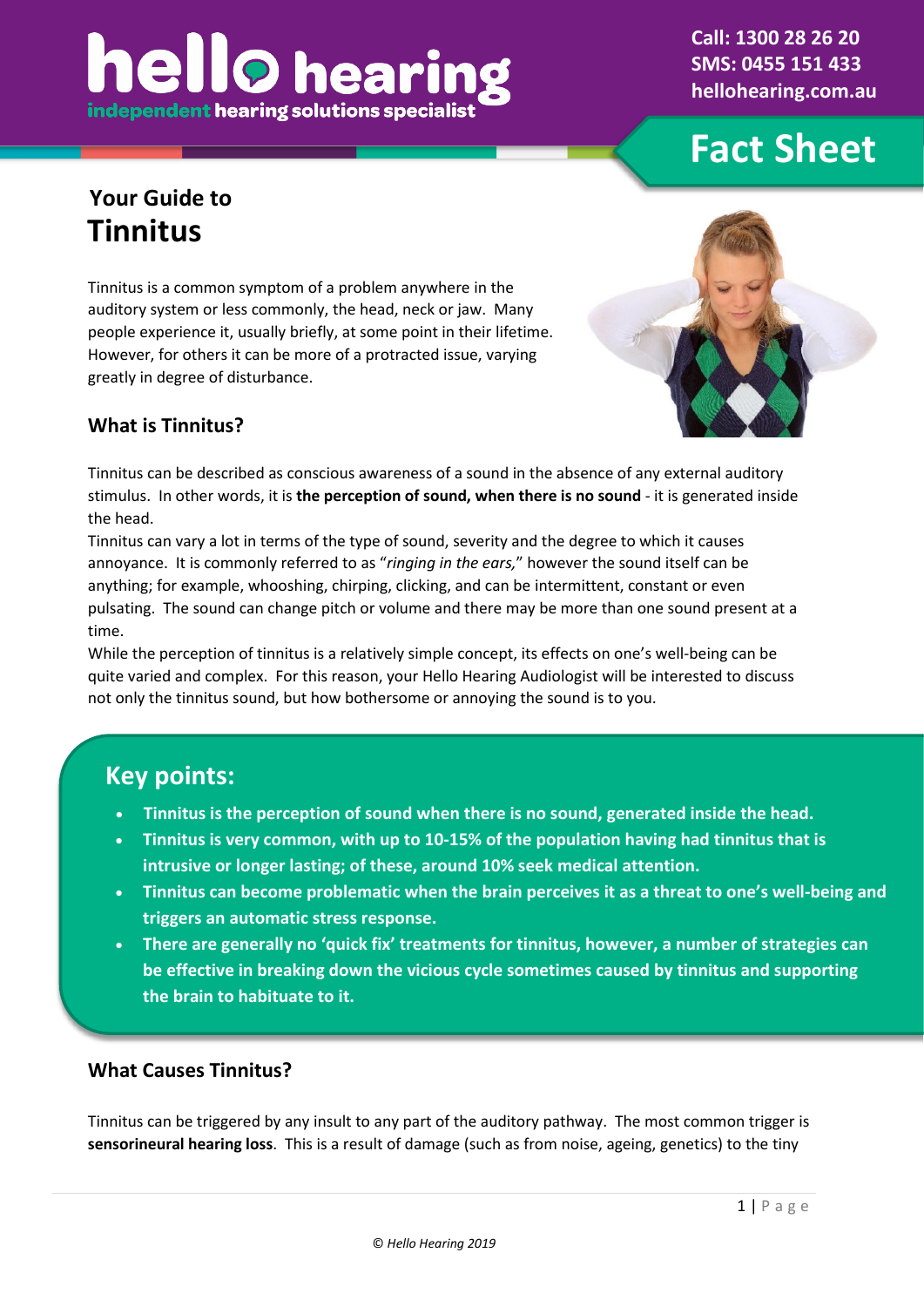**Fact Sheet**

hair cells of the cochlear, deep in the inner ear. Some of the other more common triggers include the following:

- Impaction of wax (cerumen) in the ear canal.
- Outer ear infections.
- Middle ear infections and other conditions affecting the middle ear, including otosclerosis.
- Inner ear conditions such as Meniere's syndrome or drugs affecting the inner ear (some of the more common drugs include chemotherapy drugs, certain strong antibiotics, diuretics (fluid reducing medication) and some anti-inflammatory drugs).
- Problems with the joints between your upper and lower jaws (TMJ).

Tinnitus is perpetuated by the brain's drive to overcompensate. Any time there is an interruption to the normal transmission of sound through the auditory system, our brain makes efforts to compensate for it. When there is no external sound, there are still very low-level signals running along the auditory nerve, even while you are sleeping. These signals are not generally perceived by the brain as: *a)* they are very small, and; *b)* we are very rarely (if ever) in situations where there is no sound. Tinnitus occurs when this normal low-level activity becomes heightened to the point where the brain perceives it as sound. This occurs commonly when there is any degree of hearing loss or interruption to the normal function of the auditory pathway. It is believed this is due to the brain recognising a reduction in auditory input and an attempt to compensate for it by making the neural (nerve) activity more sensitive and therefore 'pick-up' more sound. When this occurs, the normal low-level activity of the nerves becomes heightened, often to the point where it is strong enough to be recognised by the brain as sound.

The effect is much like your brain having an internal volume control. You can liken it to turning the volume of your home stereo or hi-fi system up high when there is nothing playing through it; you may hear a 'whooshing' sound through the speaker. This sound is generated internally by increasing the normal low-level activity of the amplifier. Usually this isn't heard until the volume sensitivity is increased, however despite not hearing it, it is still occurring, just at a much lower level.



## **Difficulties associated with Tinnitus**

Unfortunately, tinnitus can be a more complex issue for some. Although it is a benign mechanism of no physical consequence, one's emotional reaction to the tinnitus sound is highly variable and individual. Under normal circumstances, the brain is very good at filtering out sounds that are not important. If you think about all the sounds going on in the environment at one time, we need some mechanism for filtering out sounds that are not important, otherwise we would be overloaded with sound stimuli, each competing for our conscious attention and action. Our brains are conditioned to filter unimportant and non-threatening sounds, to be aware of changes in sounds, and to focus on sounds that have the potential to cause harm or threat.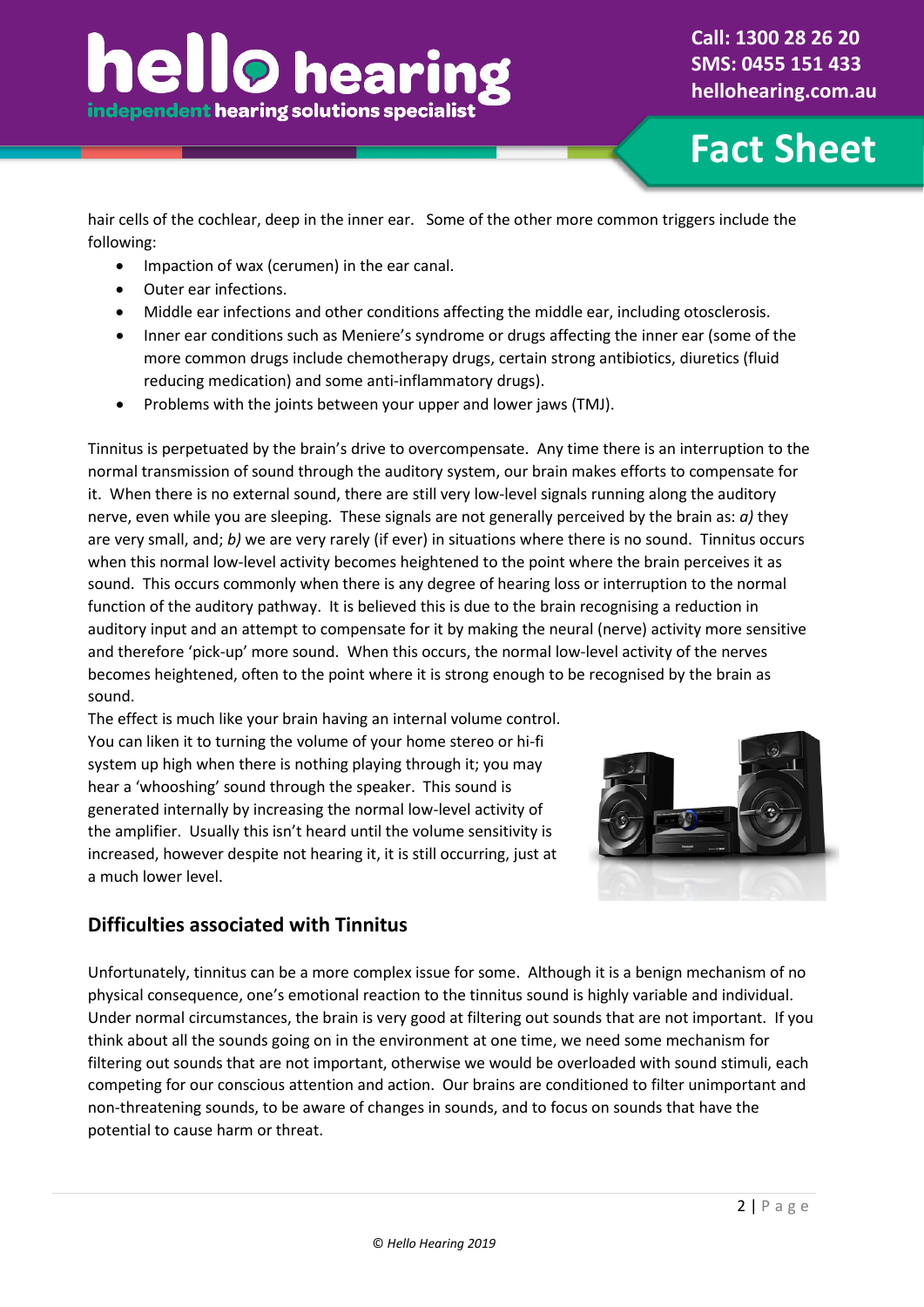# **hello** hearin independent hearing solutions specialist

**Call: 1300 28 26 20 SMS: 0455 151 433 hellohearing.com.au**

**Fact Sheet**

For some people, the brain classifies Tinnitus as being important and a potential threat to their well-being. The Amygdala, a part of the brain responsible for processing memory, decision making and emotional responses, is believed to be activated in those for whom tinnitus has become problematic. The Amygdala determines the emotional significance of the tinnitus and the need to trigger a stress (fight or flight) response. The 'fight or flight' response involves the release of stress hormones in response to an actual or perceived threat. This has numerous effects on the body, some of which include increasing heart rate, increasing breathing rate and increasing muscle tension – it prepares the body to confront the threat (fight) or to run away from it (flight).



In terms of tinnitus, this response can produce an acute stress reaction initially, however, as the tinnitus persists, it may create a more chronic situation contributing to anxiety and potentially other physical conditions such as sleep disorders, high blood pressure and high cholesterol.

## **The vicious cycle**

Once the brain applies a negative association to tinnitus and the stress (fight or flight) response is triggered, this negatively reinforces the tinnitus. Often this makes it more persistent and more intense and thus causing the cycle to repeat.



## **Can Tinnitus be cured?**

There is no 'quick fix' for tinnitus. It is, however, very treatable. The primary aim of tinnitus management is to break the cycle above. Specifically, this involves a number of strategies designed to support the brain in **habituating** to the tinnitus. Habituation can be thought of as a process of becoming accustomed to or not consciously aware of a stimulus. For example, if you wear a watch on your wrist, once you put it on, you are not aware it is there for most of the day, even though it is applying constant pressure to your wrist. Similarly, the clothes on your body or the glasses on your face are soon habituated to (along with thousands of other stimuli experienced during the day). In contrast, new stimuli or those that pose a threat, will attract and often maintain our attention. Even those with very